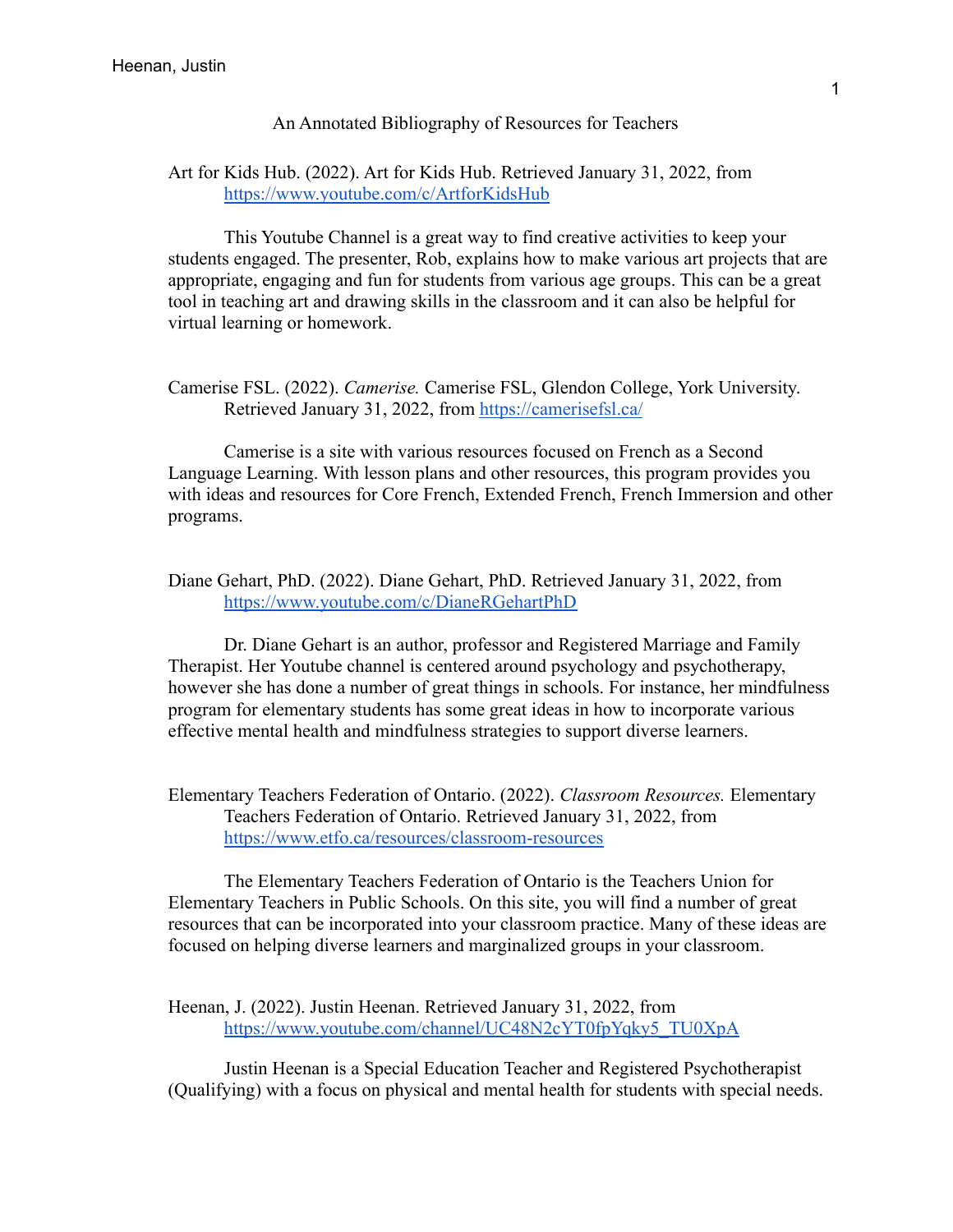In his Youtube videos, he takes students through workouts to help them stay active. These videos are focused on Special Olympics Athletes in the schools and in the community.

Knowledgehook. (2022). *Knowledgehook.* Knowledgehook. Retrieved January 31, 2022, from <https://www.knowledgehook.com/>

Knowledgehook is a great site that can help your Mathematics Instructional Program. There is a free and a premium version of this site. Based on the Ontario curriculum, this program is a great way to assess your students' learning in math, do group activities or even give students some practice questions.

Ontario Teachers' Federation. (2022). *Lesson Plans*. Ontario Teachers' Federation. Retrieved January 31, 2022, from <https://www.otffeo.on.ca/en/resources/lesson-plans/>

The Ontario Teachers' Federation represents teachers in publicly funded schools. This site provides teachers with free lesson plans to support their program. Here, you will find lessons for classrooms from K-12 in various subjects.

## Raz-Kids. (2022). *Raz-Kids.* Learning A-Z. Retrieved January 31, 2022, from <https://www.raz-kids.com/>

Raz-Kids is a helpful reading program for students. Based on a leveled system, the teacher can have students read at the level that is most helpful and comfortable for their needs. This is a product that has a cost and many schools and school boards have a subscription so ask your school if you already have one.

School Mental Health Ontario. (2022). *Everyday Mental Health Practices.* School Mental Health Ontario. Retrieved January 31, 2022, from <https://smho-smso.ca/educators/take-action/everyday-mental-health-practices/>

School Mental Health Ontario provides a number of helpful resources to support educators in making their classroom more mentally healthy. Through their everyday practices, you can find some engaging ways to promote mental health in your classroom based on the age group and type of school board you work with (for example, Public or Catholic).

Trent Math Education Research Collaborative. (2022). *Resources.* Trent Math Education Research Collaborative. Retrieved January 31, 2022, from <https://tmerc.ca/resources/>